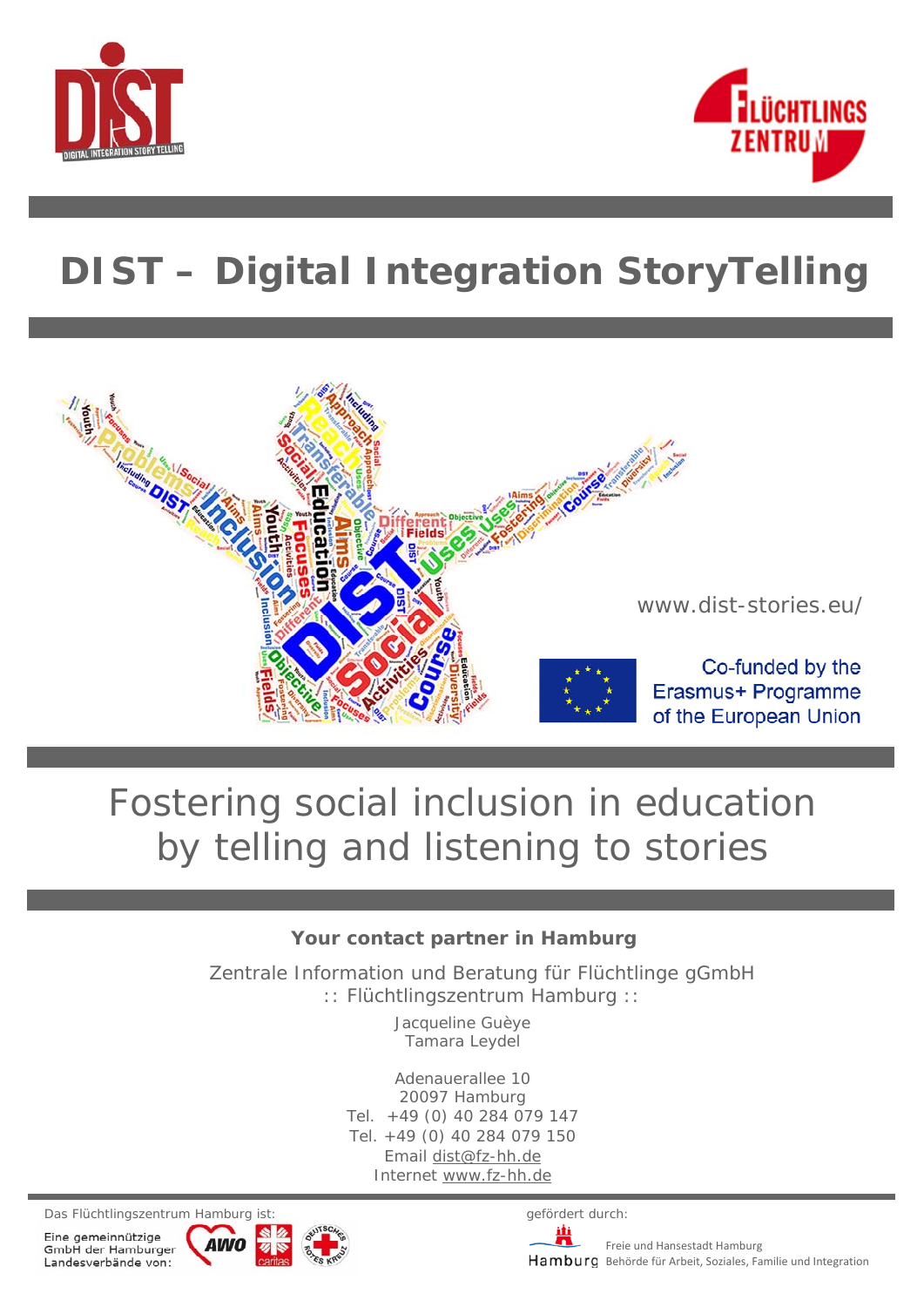



# **About DIST and its benefits**

### **Goal:**

DIST – Digital Integration StoryTelling – is an international cooperation project, aiming at fostering social inclusion, diversity and non-discrimination and overcoming common misunderstandings related to 'integration' in an educational and broader context through the digital narration of integration stories.



### **Methodology:**

To reach this objective DIST uses an innovative and in many ways transferable approach. It builds on a set of methodologies that fit into a general hermeneutic pedagogical approach and are integrated within the participatory ICT-based method of **Digital StoryTelling** combined with the concept of **critical incident**.

### **Direct and indirect target groups:**

- $\triangleright$  students with and without migration background as well as with and without disabilities
- Teachers and teacher trainees
- Schools
- Stakeholders in education-related istitutions
- Local communities



Co-funded by the Erasmus+ Programme of the European Union

### **Outputs:**

DIST generates results in two categories of Intellectual Outputs.

**Intellectual Output 1 (IO1)** – iStories: Creating digital stories of integration in the classroom.

**Intellectual Output 2 (IO2)** – Classrooms: Creating concepts, guidelines, materials etc. for classroom usage and networkbuilding with and among stakeholders.

### **Benefits for students, teachers, schools and local communities:**

- $\triangleright$  empowering students to share their integration stories;
- $\triangleright$  supporting schools towards a more participatory and more collaborative school culture;
- $\triangleright$  supporting schools and teachers in fostering diversity and social inclusion in the classroom and school environment;
- $\triangleright$  fostering teachers' professional development in relation to social inclusion;
- $\triangleright$  giving schools, teachers and local communities a toolkit of concepts, methods and materials to work on issues of diversity and social inclusion;
- $\triangleright$  facilitating exchange among schools, teachers and other stake holders on a local, regional and international level.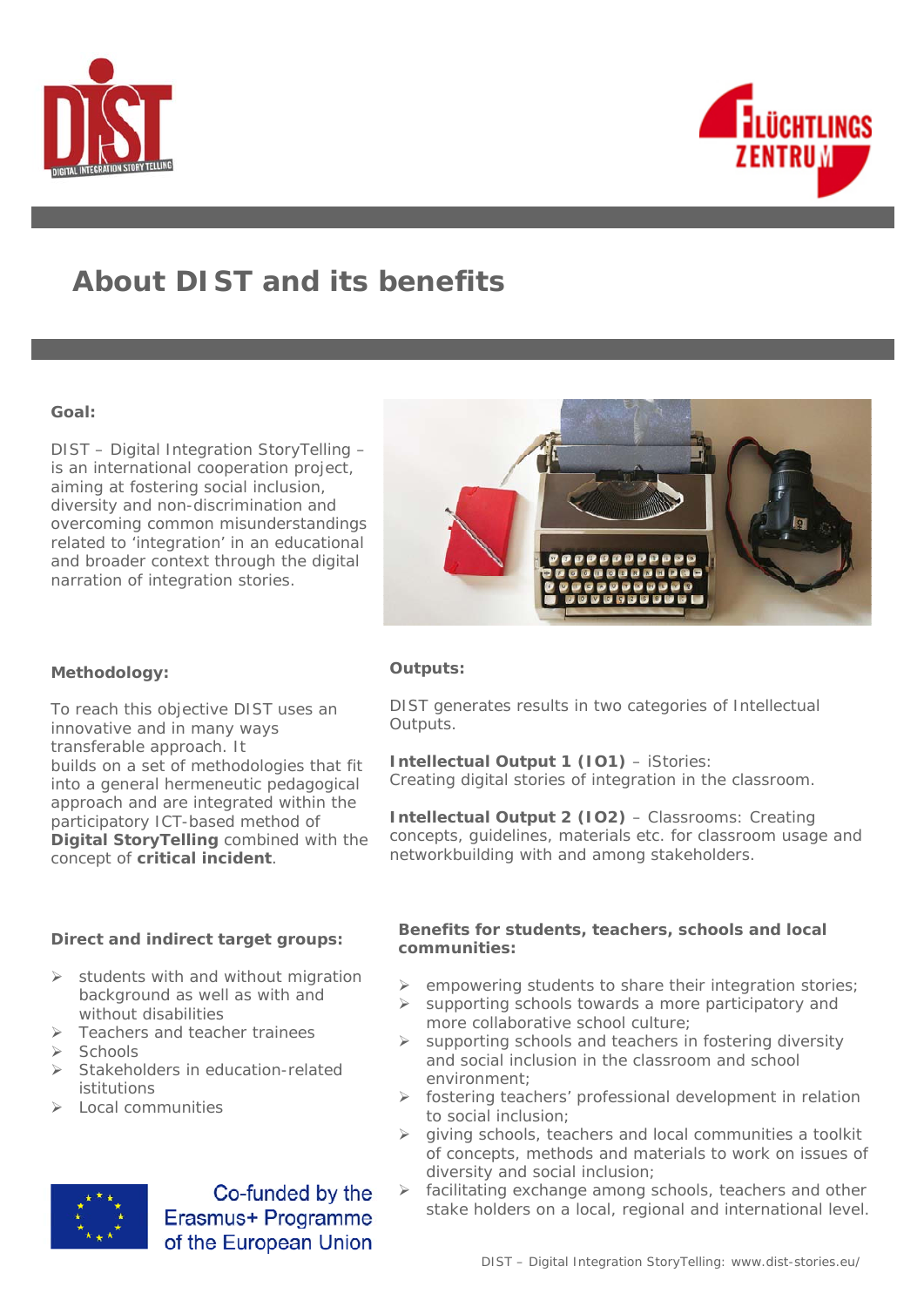



# **The DIST activities in 3 phases**



### **Phase 1: Fundamentals**

#### **Phase 1:**

a) topical analyses of national migration contexts and explorative interviews with inclusion practitioners.

b) Development of the DIST framework: initial list of topics for stories (IO1); definition of adequate formats of digital stories and technology.

c) Network building with schools and further stakeholders (IO2).

## **Phase 2: Capacity**

#### **Phase 2:**

a) Conduct of workshops with staff (and teacher trainees) to train digital storytelling within the DIST framework, to conduct the storytelling and produce/edit multimedia (IO1).

b) Based on the experiences of the staff workshop series the DIST framework will be complemented by a transfer guide and edited for 'external' use (IO1).

c) Implementation of website and video channel for dissemination or videos etc. and manuals (IO1).

### **Phase 3: Use**

#### **Phase 3:**

a) Production of a broad set of digital stories by students with and without migration background – guided by DIST staff(IO1). Dissemination of digital stories on website.

b) Initializing of school partnerships based on the exchange of stories (IO2).

c) Refinement of the DIST framework as teacher manual with tutorials for the production of story telling by teachers (IO2).

d) Test and definition of national classroom scenarios on how to use (existing) DIST stories for better understanding and pluralistic integration (IO2).

e) Local/regional courses for further staff, teachers and trainees (also from wider network) on how to produce and use DIST videos etc (IO1).

f) Deepening of the network based on the different DIST outcomes in order to improve their sustainable exploitation by different stakeholders in regional networks including schools etc. (IO2).



Co-funded by the Erasmus+ Programme of the European Union